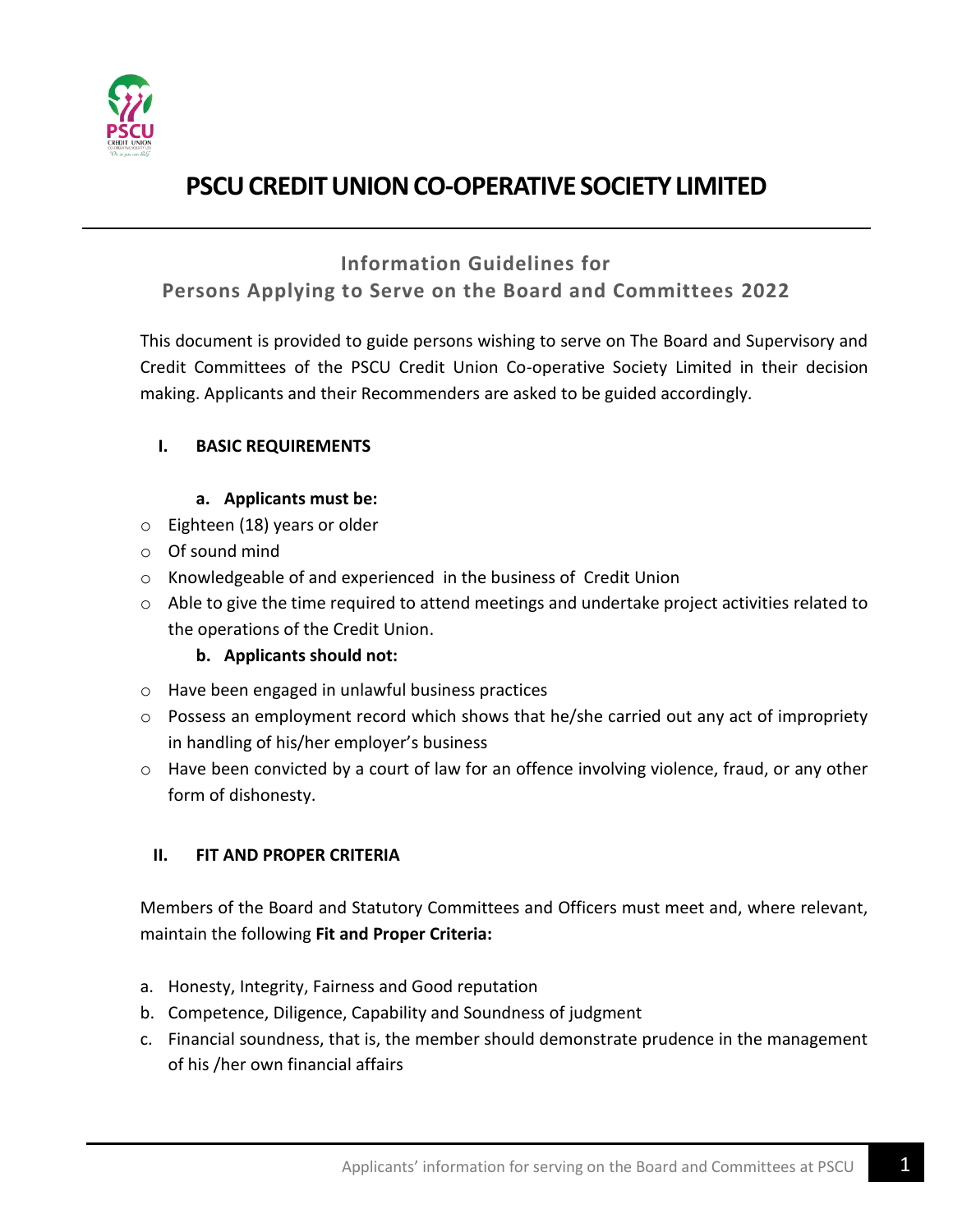

- d. With regard to the previous conduct, business activities and financial matters of the person, there must be no evidence that he/she has:
	- i. Committed an offence involving fraud, violence or other acts of dishonesty
	- ii. Been delinquent in meeting payment obligation
	- iii. Engaged in business practices that appear to be unlawful, oppressive or improper or which otherwise reflect discredit on his method of conducting business
	- iv. An employment record which shows that he carried out an act of impropriety in the handling of his employer's business
	- v. Engaged in or been associated with any other business practices in such a way as to cast doubt on his/her competence and soundness of judgement.

#### **III. GOVERNANCE PRINCIPLES**

#### **Please note:**

- a. The operations of the Credit Union are guided by the Co-operative Societies Act Chapter 81:03, the Regulations and the Bye-Laws read together (Bye-Law 1 (a)).
- b. All duties to be performed by the Board and Committees are to be consistent with the above stated guideline
- c. A Member cannot serve on the Supervisory and the Credit Committee at the same time.
- d. A member cannot serve on the Board of Directors and any of the two Committees at the same time.
- e. The following persons shall not be eligible for nomination or election to the Board of Directors, the Credit Committee or Supervisory Committee:
	- i. A member whose spouse, child, parent, brother, sister is the General Manager or the Internal Auditor of the Society.
	- ii. A member of the Board of Directors, Credit or Supervisory Committee or who is the General Manager or the Internal Auditor, of another Credit Union. (Bye-Law 24 (a) iv)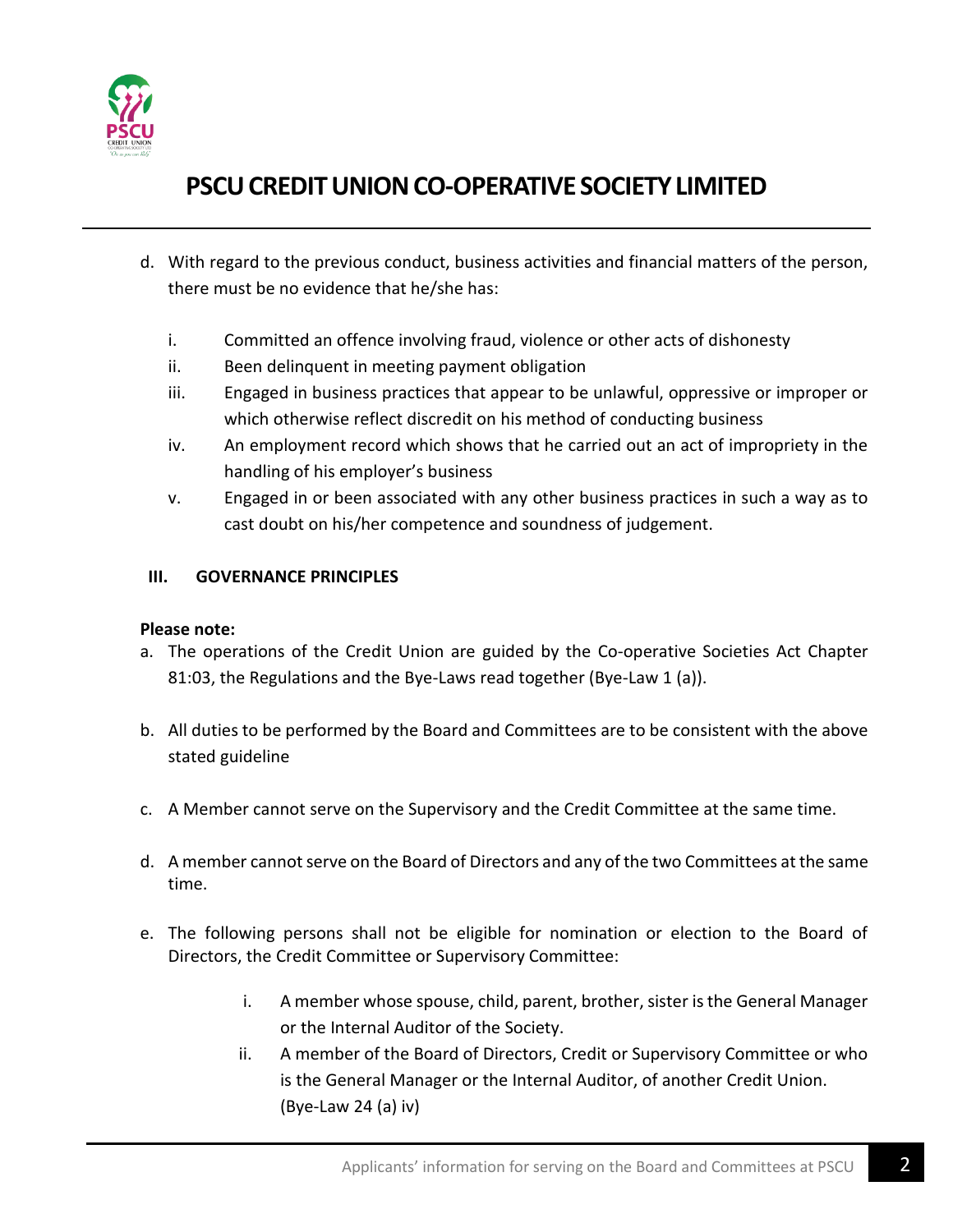

#### **IV. RESPONSIBILITIES OF BOARD AND COMMITTEES**

Members of the Board and Committees must be Credit Union members in good standing, honest, unselfish, sincerely interested in the good of the Society and its members, know the business, behave ethically, avoid partisan politics, be objective, possess good social values and have courage to make unpopular decisions for the good of the Credit Union and its members. They carry a major responsibility for the realization of the Vision and Mission of the Society,

#### **a. THE BOARD OF DIRECTORS**

The Board is comprised of nine members, the President, Vice President, Secretary, Assistant Secretary, Treasurer and four other Directors. The President, Vice President, Secretary and Treasurer together, constitute the Executive of the Board.

#### **Fiduciary Functions of the Board of Directors**

The functions of the Board of Directors are wide and diverse. Following are some of these key functions:

- ❑ Overall leadership, direction and control of the affairs of the Credit Union
- ❑ Adoption and approval of policies to guide the successful operations of the organization
- ❑ Deciding on the long-term goals and objectives of the organization, planning and monitoring activities related to their achievement
- ❑ Reporting to members at Annual General Meetings and convening Special General Meetings
- ❑ Ensuring that the Credit Union's Rules, the Co-operative Societies Act and Regulations, the rules of the League and other relevant legislation are complied with
- ❑ Recommending amendments to Bye-Laws
- ❑ Ensuring on-going education and training of members, volunteers and staff
- ❑ Maintaining good public relations
- ❑ Monitoring and evaluating the performance of the Credit Union, the Board and Committees
- ❑ Ensuring that members' funds and the assets of the Credit Union are adequately protected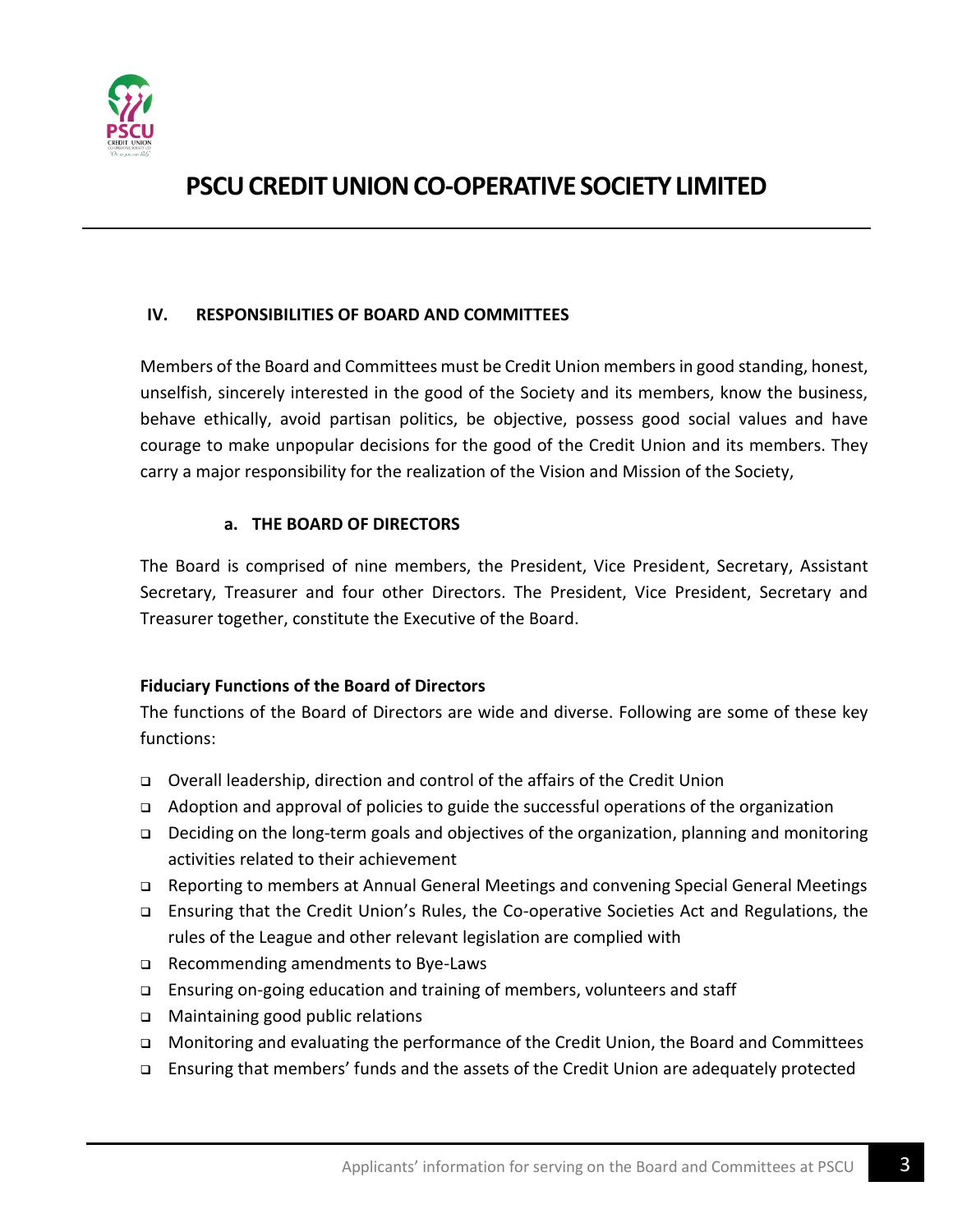

- ❑ Appointing relevant committees to assist the Board's in the effective discharge of its responsibilities
- ❑ Equipping themselves with the requisite skills and knowledge to effectively perform their functions
- ❑ Attending the requisite courses for certification as Credit Union Professionals.

#### **Members of the Board of Directors are expected to have among their competencies, knowledge and**

#### **experience in the following:**

The Board of Directors should comprise a diversity of skills such as:

- o Strategic Business Management And Planning
- o Internal Control
- o Financial Management And Accounting
- o Human Resource Management
- o Management Of Legal Matters
- o Marketing
- o Information Technology
- o Public Speaking
- o Credit Administration
- o Governance
- o Risk Management
- o Leadership
- o Change Management
- o Applicable Legislation In Relation To the Credit Union's operations

#### **b. THE COMMITTEES:**

There are two Statutory Committees**, Supervisory and Credit**

#### **i. THE SUPERVISORY COMMITTEE**

The Supervisory Committee is charged with the responsibility of being the Internal Audit Committee of the Credit Union for and on behalf of the members. Its functions include:

❑ Ensuring the adequacy of internal control systems and procedures and adequate management of risks.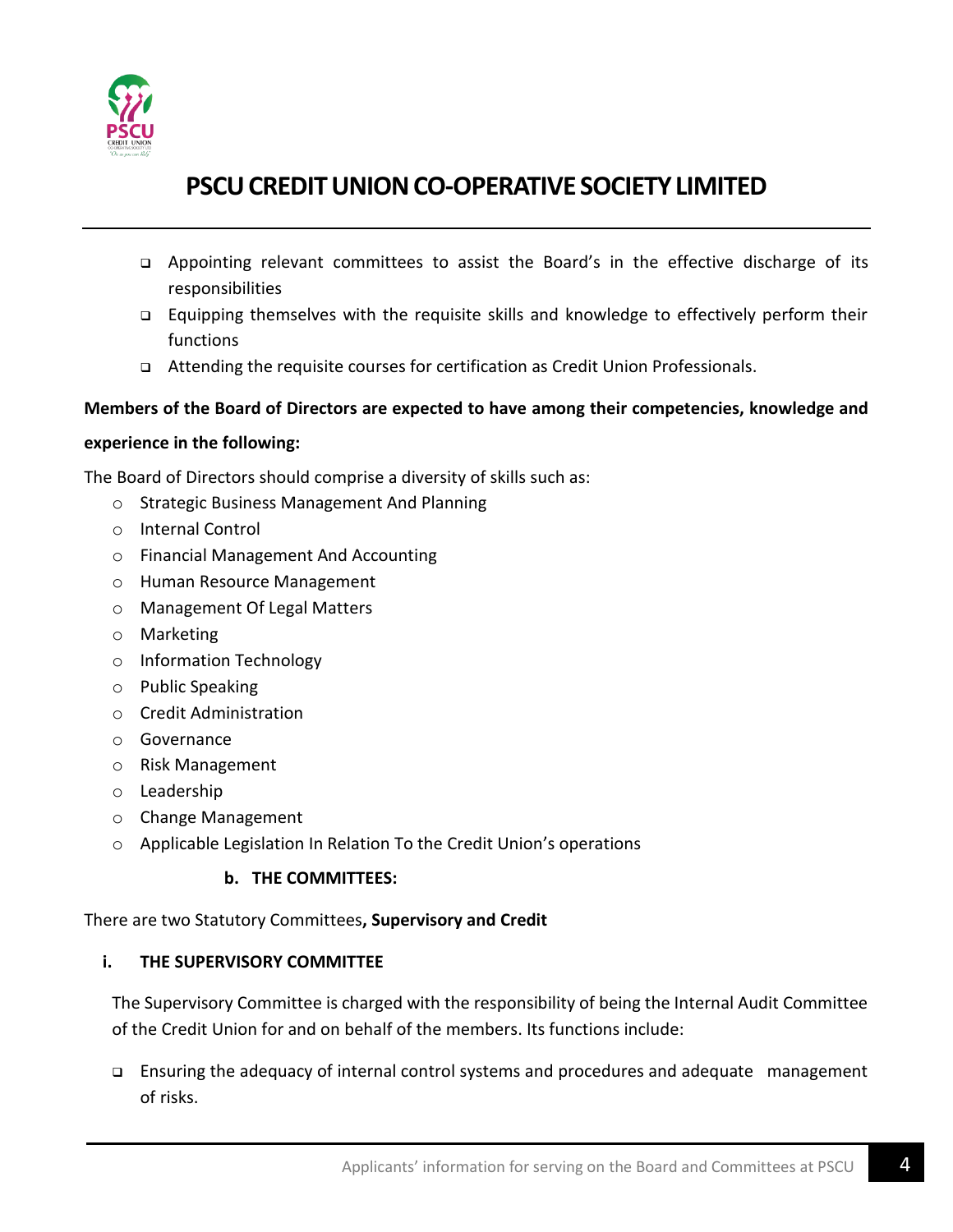

- ❑ Liaising with the Credit Union's external auditor in the conduct of this audit
- ❑ Dealing with member complaints

### **Members of the Supervisory Committee are expected to have among their competencies knowledge and experience in the following:**

- ❑ Auditing, Accounting and Financial Management
- ❑ Business Administration
- ❑ Internal Control
- ❑ Computing
- ❑ Risk Management

#### **ii. THE CREDIT COMMITTEE**

The Credit Committee has overall responsibility for the Loan Portfolio and Credit Administration of the organization, guided by the Credit Policy laid down by the Board of Directors. However, the Credit Committee may delegate some of its responsibilities to appointed Loans Officers or those employed to the Credit Union. The Credit Committee is also responsible for the promotion of thrift and the encouragement of wise use of credit.

### **Members of the Credit Committee are expected to have among their competencies knowledge and experience in the following areas:**

- ❑ Business loan granting
- ❑ Credit administration including loan analysis and granting
- ❑ Project appraisal, monitoring and implementation
- ❑ Delinquency Control and Collections
- ❑ Securities evaluation and execution
- ❑ Financial counseling
- ❑ Cash flow projection
- ❑ Knowledge of applicable legislation.